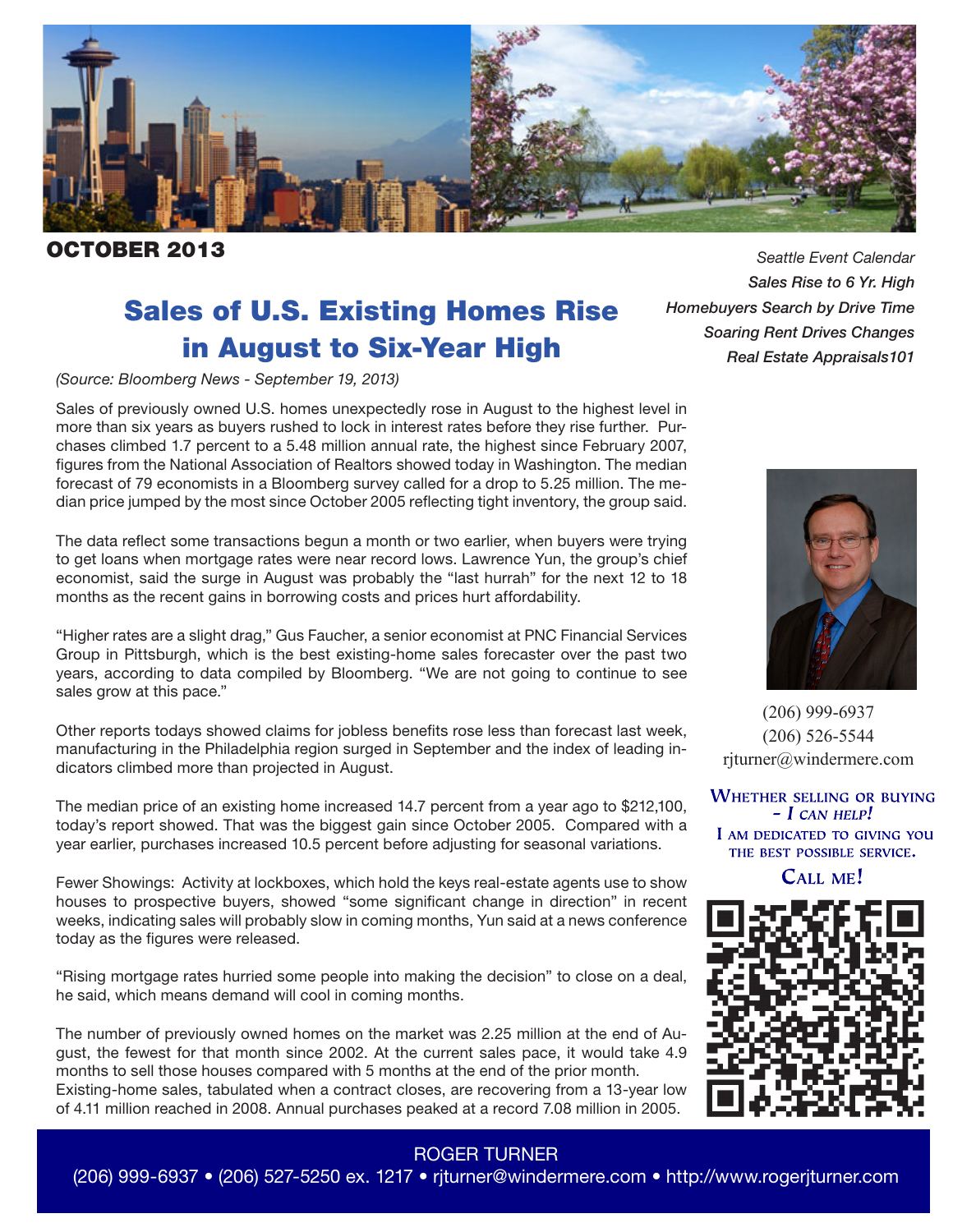## SEATTLE CALENDAR

# November 28, 2013 **Welcome** to the 2013 Seattle Turkey Trot

This will be the 6th Annual Seattle Turkey Trot. It is a 5k jog, walk or run on the morning of Thanksgiving Day, November 28.

What: 2013 Seattle Turkey Trot When: Thursday, November 28, 2013 - 9:00 AM

Where: Above Golden Gardens Park (32nd Ave NW and NW 85th St) Why: Help support the Ballard Food Bank!

Who: You! Sign up now!

# Seattle Marathon Santas vs. Superheroes 5K Race

**Saturday, Nov 30 8:30am to 10:30am**

### **Seattle Center Grounds**

This year we are thrilled to add a brand new theme to our Seattle Marathon 5K Race: Santas vs Superheroes, where participants will be encouraged to run or walk in costume.

The 5K Run/Walk is a great introduction to the Seattle Marathon family of events. This 3.1 mile race is perfect for both runners and walkers. Use it as a warm-up for the Amica Insurance Seattle Marathon and Half Marathon, or create a fun, family outing to burn off some of those Thanksgiving Day calories.

Fed policy makers yesterday maintained record accommodation as rising borrowing costs showed signs of slowing the expansion.

Fed Policy: "The Committee decided to await more evidence that progress will be sustained before adjusting the pace of its purchases," the Federal Open Market Committee said in a statement after its two-day meeting. While "downside risks" to the outlook have diminished, "the tightening of financial conditions observed in recent months, if sustained, could slow the pace of improvement."

The rate on 30-year home loans averaged 4.57 percent in the week ended Sept. 12, close to the highest level since July 2011, according to data from McLean, Virginia-based Freddie Mac. The rate, which had been as low as 3.81 percent at the end of May, has been rising since Fed Chairman Ben S. Bernanke that month indicated the central bank may slow asset purchases.

The jump in mortgage costs is unlikely to halt the nation's housing recovery, Red Bank, New Jersey-based Hovnanian Enterprises Inc. (HOV) said. The company reported a profit for its fiscal third quarter as net contracts climbed 1.8 percent and the contract backlog, an indication of future sales, jumped 18 percent to 2,893 homes.

The company is confident any hesitancy from its customers caused by the jump in borrowing costs "will be a temporary bump in the road to housing recovery," Chief Executive Officer Ara Hovnanian said on a Sept. 9 conference call with analysts.

## Windermere Lets Homebuyers Search by Drive Time

*(Source: Seattle PI - August 13, 2013)*

A sample Drive Time search, showing homes within 15 minutes of Seattle City Hall, with at least three bedrooms, listed for \$500,000 to \$600,000.

Following up on its addition of drive times to listings in May, Windermere Real Estate just added the ability for prospective homebuyers to search for listings based on commute time.

"With traffic only getting worse, an acceptable drive time to work is moving up the list of 'must-haves' for a new home," Kevin Foreman, general manager of GeoAnalytics, for INRIX, which provides the searcher feature, said in a news release.

People can type in the address of their destination, what time they want to arrive and how long they are willing to spend on the road, and then INRIX maps an area that will work. Windermere shows listings in that area based on price, bedrooms, bathrooms and other search parameters.

"We believe Windermere's new 'Search by INRIX Drive Time' is going to revolutionize how buyers search for homes online - especially in high-traffic, metropolitan areas," Windermere Real Estate President OB Jacobi said in the release. "We already know that commuting is a critical factor for 73 percent of buyers, and now they can filter their search results based upon drive time criteria, just as they do for price, number of bedrooms, and other important attributes."

INRIX said it calculates drive times by analyzing "billions of real-time data points from a unique combination of sources ranging from road sensors to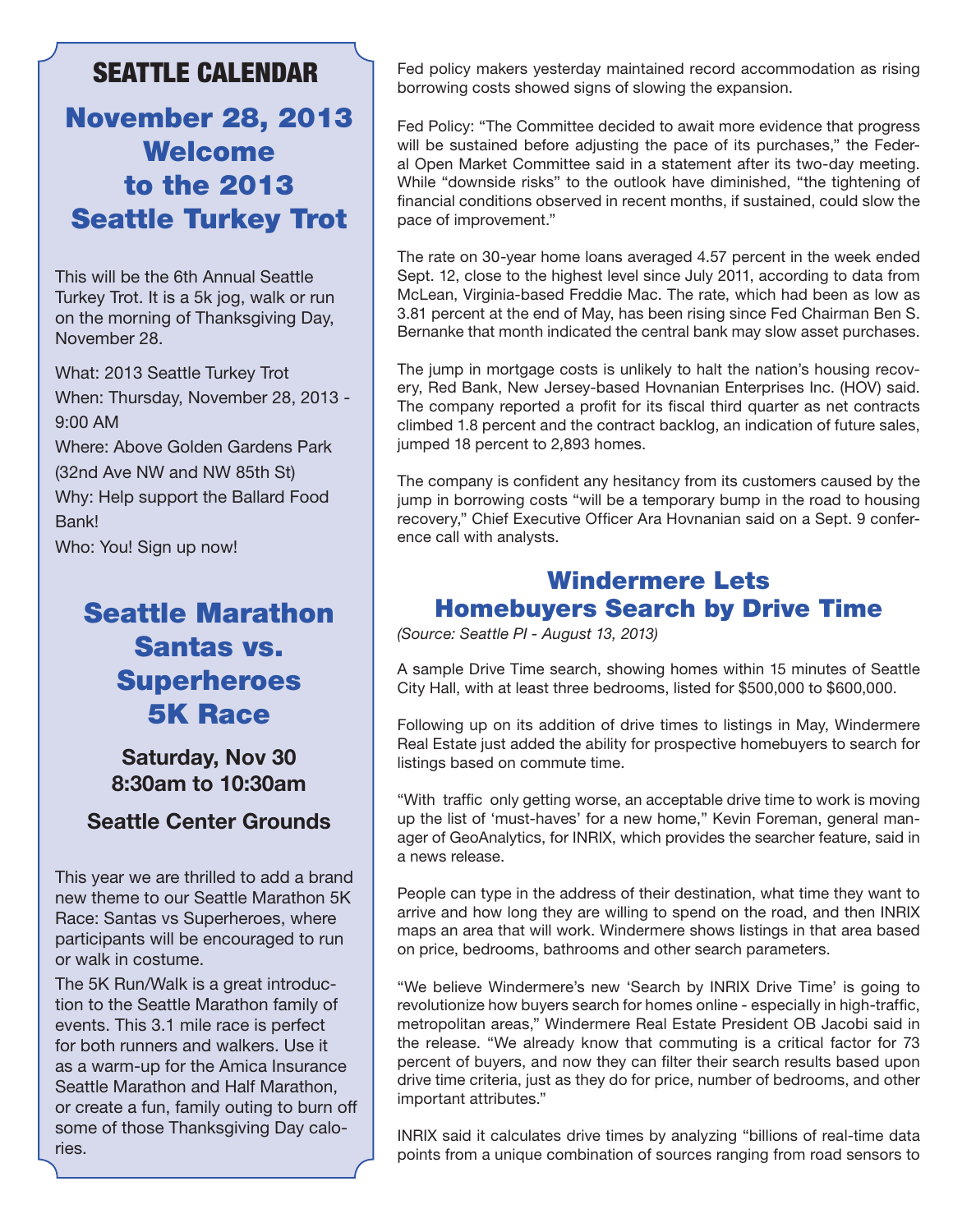real-time traffic speeds crowd-sourced from the company's own network of millions of vehicles and devices" and accounts for such factors as day of the week, season, holidays, weather, accidents and construction.

### Soaring Rents Force Lifestyle Changes

*(Source: Seattle Times, August 24, 2013)*

Rising rent is forcing many to reexamine lifestyle choices and, in some cases, move out of Seattle altogether. Developers know the idea of shuffling furniture and heavy boxes into a new apartment is especially unappealing around the holidays, Seattle's rainiest time of year.

For renters and homeowners, market forces are permanently altering the familiar face of many neighborhoods. While wealthy newcomers are helping to revitalize neighborhood business districts, the reality is that many renters, saddled by stagnant wages, are being forced to reexamine lifestyle choices and, in some cases, move out of Seattle altogether. Low housing inventory, a growing population of young tech-company workers and changing attitudes about when to buy a home are all contributing to rent increases throughout the Seattle metro area.

Widespread increases are evident in rent statistics from Zillow, an online real-estate database: In the last two years, the median rent for Seattle studio apartments has gone up \$434 in Wallingford, \$419 in Capitol Hill, and \$306 in Ballard. Outside of Seattle, median studio rent increased over a two-year period by \$423 in Bellevue, \$361 in Federal Way, and \$295 in Everett.

Recent rent increases can be blind-siding. With 60 days' notice, Seattle landlords can legally increase rents as much as they want. Renters have flooded the Tenants Union of Washington State hotline in the last year, shocked at getting monthly rent increases of \$300 and more.

What's fueling rent increases most is development itself, said Jonathan Grant, the Tenant Union's executive director. If almost all new units cater to wealthier tenants, he said, increasing supply is no path to getting rents to go down or even level off. "The reality is that these units are high-cost, and often these were taken out of affordable-housing stock," Grant said. "That's why you see this theory of supply and demand being turned on its head." Small spaces in dense neighborhoods...Smaller, more expensive units have become commonplace in the densest neighborhoods. The average monthly rent for all unit types on Capitol Hill — \$1,395, according to an industryanalysis firm, Apartment Insights — buys about 500 square feet in some buildings.

Those who need a cheaper place to stay in the city can look for in-law units, converted garages or shared housing situations that can be found on websites such as Craigslist. But even those can be expensive: One reader who responded to our online questionnaire said she was renting a converted garage of less than 400 square feet in Phinney for \$1,000 a month.

Many have been bypassing those options for microhousing units, often called aPodments. Rent is around \$600 for those quickly multiplying units, which come as small as 150 square feet.

Several Seattle neighborhoods have railed against the proliferation of aPodment developments, saying that, on top of using legal loopholes to bypass design-review laws and public-comment periods, they attract transient tenants who aren't invested in their community's long-term quality of life.

Suburbs not much cheaper... Even a move out to South King County, the Eastside, Kitsap or Snohomish County isn't quite the escape from high costs of living that it used to be.

# Christmas In Seattle Gift & Gourmet Food Show

**Friday, Nov 8 10:00am to 6:00pm Washington State Convention Center**

- Seattle's largest Christmas Gift & Specialty Foods event.
- 16th Annual show in upscale downtown Seattle market.
- One of the nation's strongest economies.
- With over 400 exhibits and displays.
- Exciting entertainment and culinary program featuring local and regional chefs.
- Specialty foods to sample and buy, Artists In Action section, Santa and unique shopping experience.

Plenty of on-site & off-site parking at the convention center.

### **SEATTLE SPORTS SCHEDULE**

#### \*\*\*\*\*\*\*\*\*\*\*\*\*\*\*\*\*\*\*\*\*\*\*\*\*\*\*\*\*\*\*\*\*\*\*\*\*\*\*\*\*\*\*\*\*\*\* **SEATTLE SEAHAWK SCHEDULE** http://seahawks.com/ \*\*\*\*\*\*\*\*\*\*\*\*\*\*\*\*\*\*\*\*\*\*\*\*\*\*\*\*\*\*\*\*\*\*\*\*\*\*\*\*\*\*\*\*\*\*\*

| 11/3  | 1:00 PM            | V.S. TAMPA BAY |
|-------|--------------------|----------------|
| 11/10 | $10:00 \text{ AM}$ | AT ATLANTA     |
| 11/17 | 1:25PM             | V.S. MINNESOTA |
|       |                    |                |

### **WASHINGTON HUSKY SCHEDULE**

http://gohuskies.com

| 11/9  | V.S. COLORADO  |
|-------|----------------|
| 11/15 | AT UCLA        |
| 11/23 | AT OREGON ST   |
| 11/29 | V.S. WASH, ST. |
|       |                |